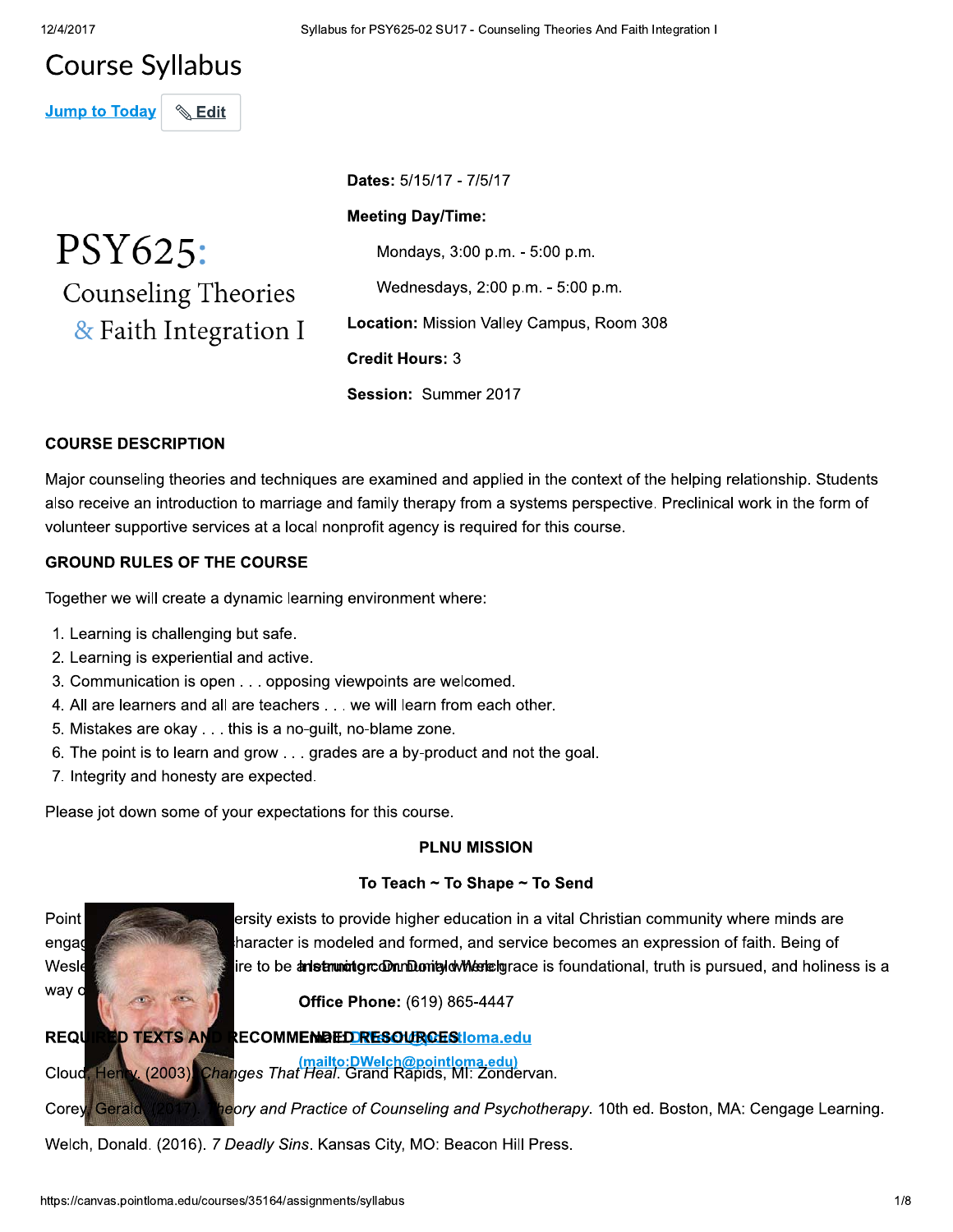DiSC Classic Profile. (2017). Your Life's Path. St. Petersburg, FL.

#### **ADDITIONAL READINGS**

American Psychological Association. (2010). Publication Manual of the American Psychological Association, 6<sup>th</sup> Edition. Washington, DC: American Psychological Association.

McGoldrick, Monica. (2008). Genograms Assessment and Intervention. 3rd ed. New York, NY: W.W. Norton & Company, Inc.

#### **COURSE LEARNING OUTCOMES**

After completing this course, you should be able to:

- 1. Describe the major theories and techniques within psychology.
- 2. Understand faith integration within the concept of psychologist as family mental health practitioner.
- 3. Explore marriage and family from a systems perspective.
- 4. Understand the connection between personality theories and various developmental stages.
- 5. Assess the differences between pathology and temperament.

#### **COURSE REQUIREMENTS**

- 1. Canvas Journal Questions: The course text and lecture materials have been supplemented with questions designed to personalize the material covered in class. It is expected that course material will be read before the scheduled lecture so that informed and lively discussion may be the primary focus of class meetings. Journal questions may also be utilized for class discussion, so please attempt to complete your thoughtful responses prior to class.
- 2. Reflection Paper: Write a 3-5 page reflection paper for Changes That Heal. Some things you might include are: how the reading has shaped your ideas of counseling, counselors, faith integration, maintaining a balanced life and self care. Since these are your reflections, you may use first person in this paper.
- 3. DISC Temperament Analysis Paper: Based on class discussions and the temperament analysis assessment, students will develop a 2-5 page paper explaining how this tool may be utilized while separating temperament from pathology. Please include personal assessment and reflection of how the assessment may impact you as a therapist.
- 4. Four Exams: Exams will be objective and may include multiple choice as well as essay. They will not be cumulative. Exams will include assigned reading and lecture material.
- 5. Professional Interview: Students will interview one LMFT professional. Compare and contrast how the clinician's faith integration impacts their client care. You may wish to include the following questions: 1) How has faith integration aided in your clients' mental health? 2) What specific therapeutic theory have you found most useful while integrating faith integration? 3) Do your clients desire prayer? And if so, how have you implemented prayer during a professional therapeutic session? A 2-3 page compare and contrast summary paper will be turned in. This paper should include a title page and identifying information of each professional. No reference page is reguired.
- 6. Seminar Attendance: Students will attend at least a  $\frac{1}{2}$  day counseling seminar (minimum 3 hours) and write a 1-2 page reaction paper. You should include in the reaction paper a brief summary of the conference, how effective you felt this seminar was in the professional development of participants, and what you gained from it. Please include a title page, abstract reference page.
- 7. Genogram: Students will create and demonstrate his or her basic family Genogram functions from a faith integration basis. A one page Genogram copy will be electronically presented to the class and turned in on Canvas. The textbook, on page 418, provides an example of a basic three generation Genorgram without faith designations. Please include faith integration designations. A 2-3 page integration paper of 7 Deadly Sins will be included. Answer the following questions within the paper: 1) How do the 7 Deadly Sins impact faith integration within your family's emotional health?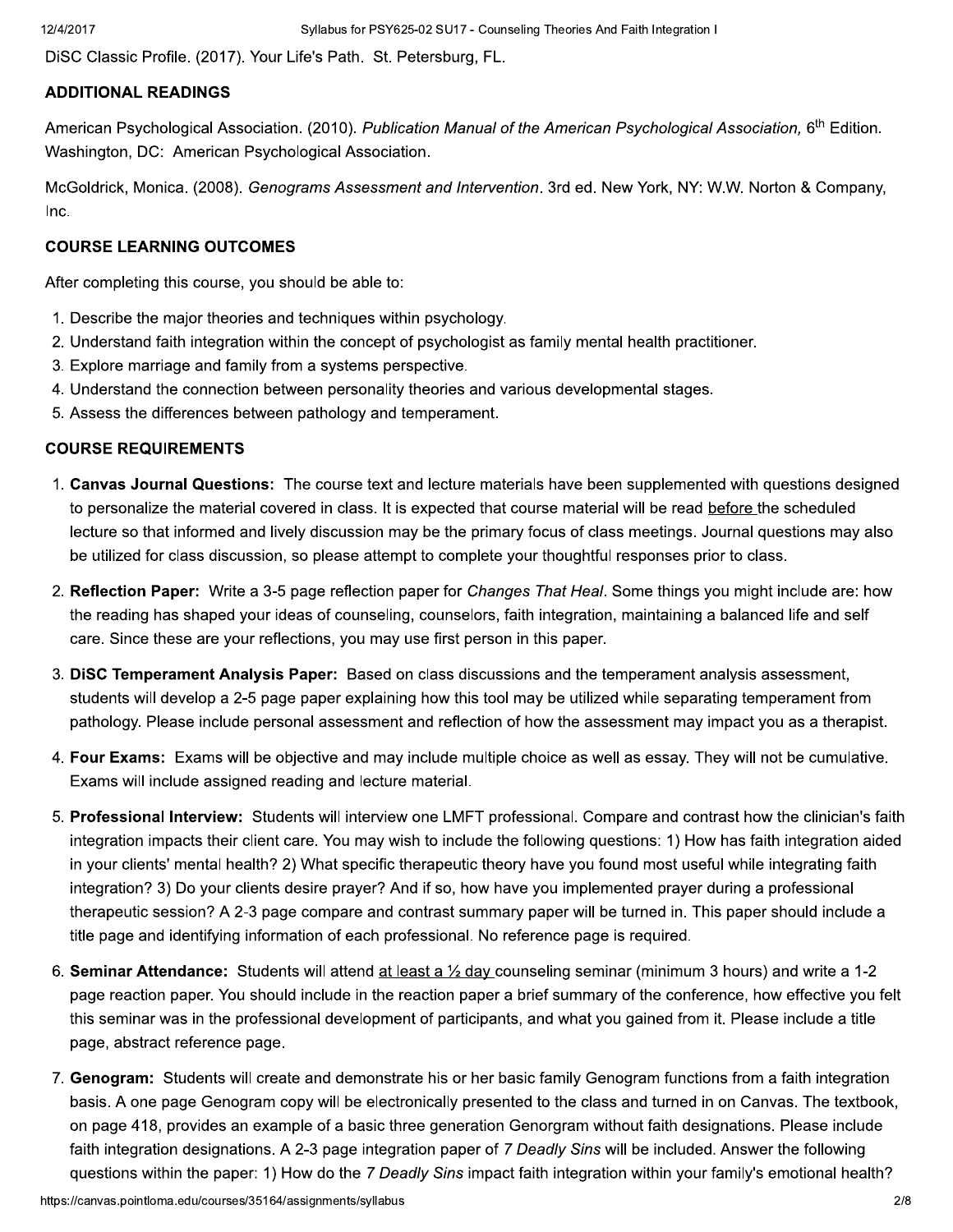Syllabus for PSY625-02 SU17 - Counseling Theories And Faith Integration I

2) Describe how integrated spiritual disciplines or the lack thereof have impacted the overall function of your family, and 3) looking through your preferred theoretical lens coupled with spiritual insights, describe how a therapist may assist you in improving one of your family member's mental health.

8. Attendance and Participation: Regular and punctual attendance at all class sessions is considered essential to optimum academic achievement. Therefore, regular attendance and participation in each course are minimal requirements. Absences are counted from the first official meeting of the class regardless of the date of the student's enrollment. If more than 20 percent of the classes are reported as missed, the faculty member may initiate the student's de-enrollment from the course without advance notice to the student. If the date of de-enrollment is past the last date to withdraw from a class, the student will be assigned a grade of "F" or "NC." There are no refunds for courses where a de-enrollment was processed.

A student who registers late must therefore be exceptionally careful about regular attendance during the remainder of the course. Registered students who neither attend the first class session nor inform the instructor of record of their desire to remain in the class may, at the request of the instructor, be removed from the class roster.

Exceptions to the foregoing attendance regulations due to extenuating circumstances beyond the student's control may be granted only by appeal to the Vice Provost for Academic Administration. Students should consult the syllabus of each course for specific applications of and elaborations on the above attendance policy.

If a student misses a class for a University excused absence the student must provide the appropriate documentation to the professor. No penalty will be assessed for an approved University excused absence from class. Any work, assignments, class notes, or other information presented during the class during which the student is absent is the sole responsibility of the student. Please seek this information from fellow students who attended that class session before contacting the professor.

In the event of an officially excused absence on the due date of an assignment, the assignment will be due the next class time. All penalties for late assignments will then be assessed from that revised due date.

Class participation is necessary to demonstrate familiarity with the assignments and the ability to transfer theory into practice. The following criteria will be used to evaluate participation:

- o Participation in discussions
- o Appropriateness of comments
- o Comments useful for clarification or meaningful contribution to the class
- o Willingness to participate in exercises and simulations
- Sensitivity to participation of others in the class; avoids dominating discussions
- Class participation demonstrates understanding of learned theory

#### **APA Papers**

All papers written in the Graduate Counseling program should be in APA style. Here are some helpful websites to help you write and format your paper:

- APA Style Essentials Prof. Degelman Vanguard University (http://www.vanguard.edu/psychology/faculty/douglasdegelman/apa-style/)
- Downloadable APA Style Helper: APA for Psychology (http://www.docstyles.com/apaguide.html)
- Psychology with Style: A Hypertext Writing Guide (http://www.uwsp.edu/psych/APA4b.htm)
- The OWL at Purdue: APA Style (https://owl.english.purdue.edu/owl/section/2/10/)

All papers should include the following sections unless indicated otherwise:

- 1. Title page
- 2. Abstract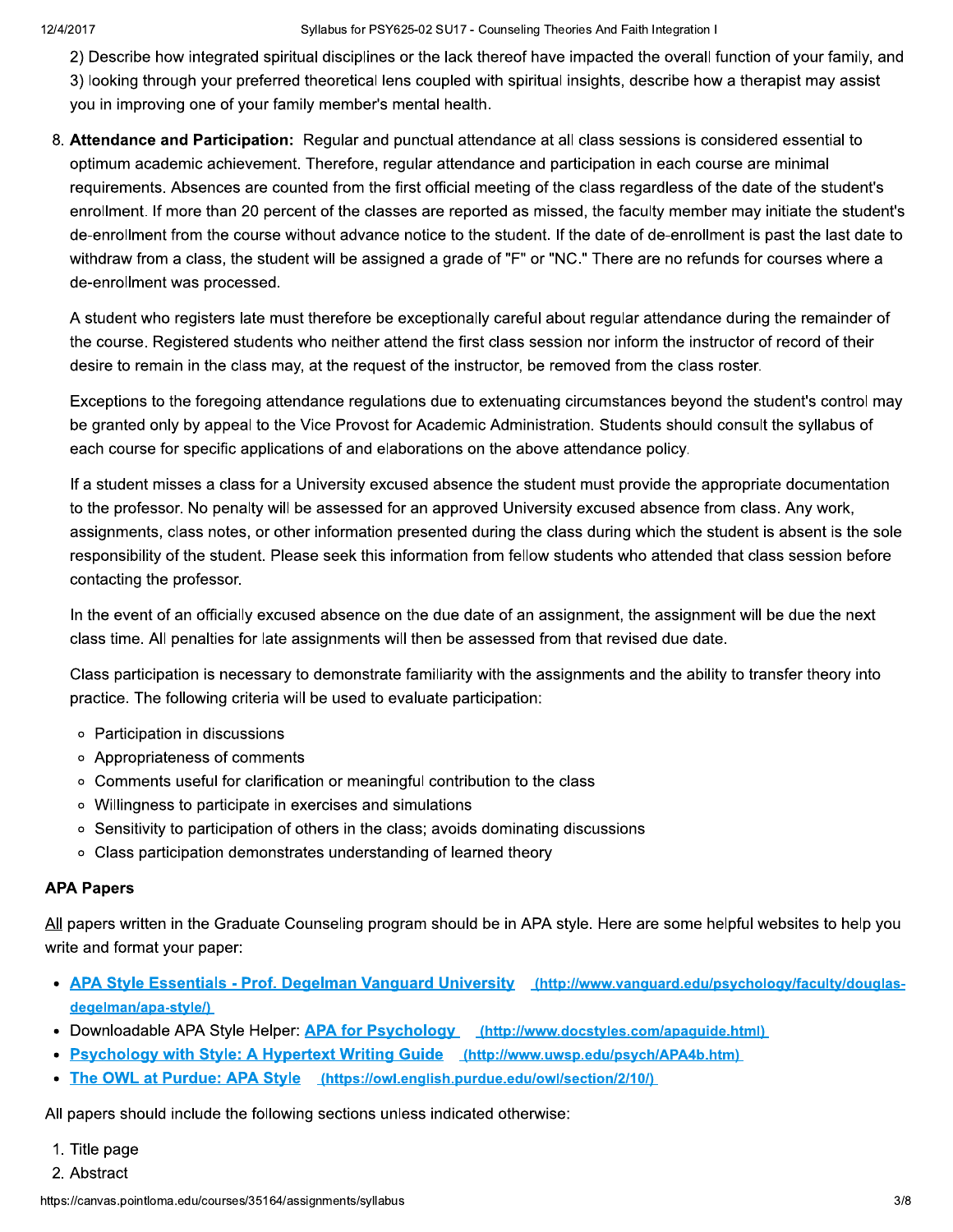- 3. Main body with headings
- 4. Reference page

Please check the APA Manual or the websites for further formatting helps.

This course meets PLNU and WASC credit hour policy requirements for contact hours as evidenced by the table below (3 credit units):

| <b>Assignments</b>                                  | <b>Pre-Course</b><br><b>Hours</b> | Course<br><b>Hours</b> | <b>Post-Course</b><br><b>Hours</b> |
|-----------------------------------------------------|-----------------------------------|------------------------|------------------------------------|
| Face-to-face Class Sessions                         |                                   | 40                     |                                    |
| Online Participation in forums,<br>groups, etc.     | 5                                 |                        | 5                                  |
| Reading                                             | 10                                | 5                      | 10                                 |
| Writing                                             |                                   | 10                     | 20                                 |
| Other Assignments and Learning<br><b>Activities</b> | 5                                 | 5                      | 5                                  |
| <b>Exams &amp; Quizzes</b>                          | 4                                 | 5                      | 5                                  |
|                                                     | 24                                | 65                     | 45                                 |
| <b>TOTAL HOURS</b>                                  |                                   |                        | 134                                |

#### **ASSESSMENT AND GRADING**

| <b>Assignments</b>                | <b>Points</b> |
|-----------------------------------|---------------|
| Canvas Journal Questions 6@10 pts | 60            |
| Reflection Paper on Cloud         | 100           |
| DiSC Temperament Analysis Paper   | 100           |
| Examinations 4@100 pts            | 400           |
| Professional Interview            | 100           |
| Seminar Attendance                | 100           |
| Genogram and Paper on Welch Text  | 100           |
| Attendance and Participation      | 40            |
| <b>Total</b>                      | 1000          |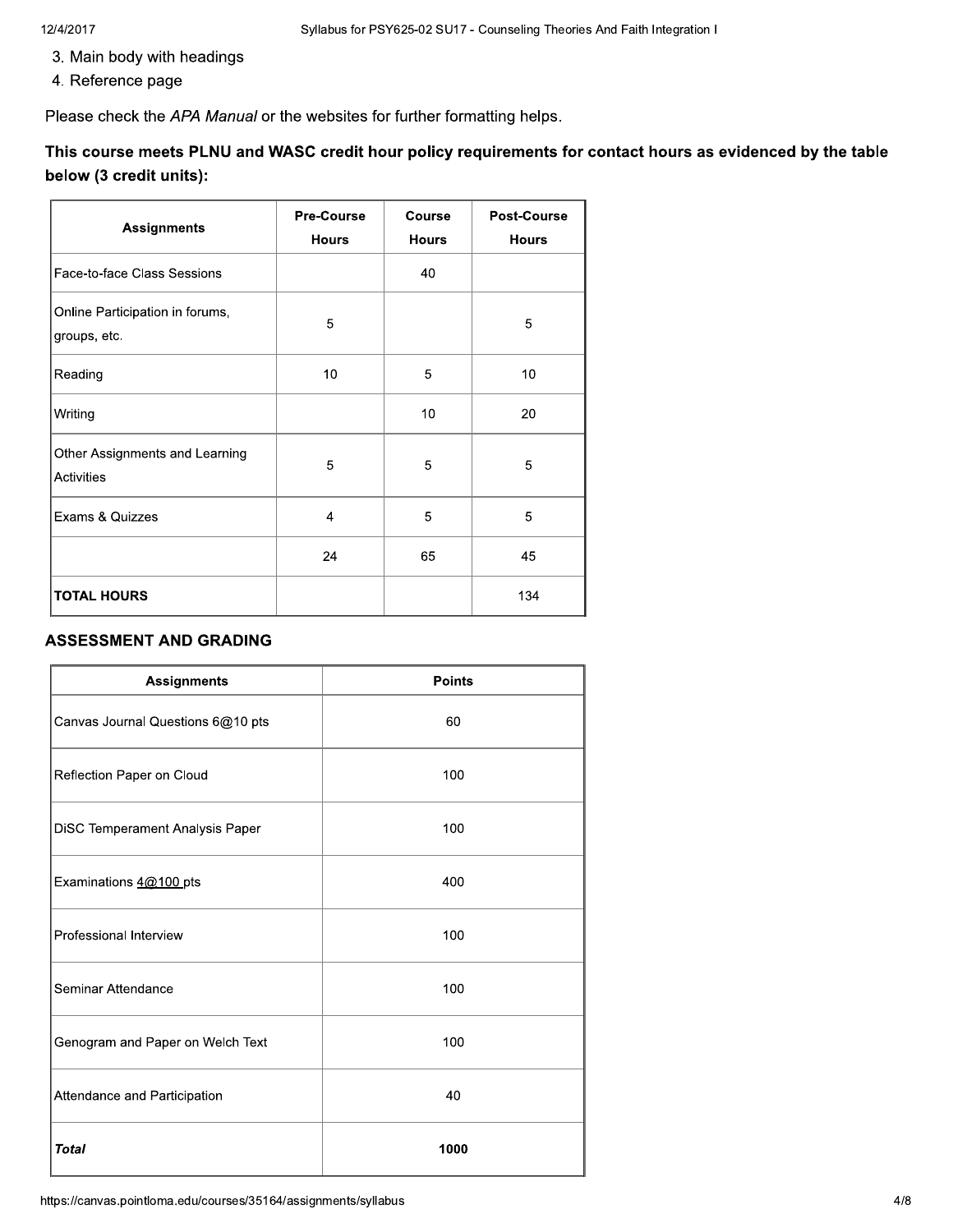#### 12/4/2017

Syllabus for PSY625-02 SU17 - Counseling Theories And Faith Integration I

NOTE: It is your responsibility to maintain your class schedule. Should the need arise to drop this course (personal emergencies, poor performance, etc.); you have the responsibility to first contact the professor. Then if no accommodations can be made, you are responsible to follow through (provided the drop date meets the stated calendar deadline established by the University).

## **GRADE SCALE**

| <b>Grade Scale Based on Percentage of Points Earned</b> |         |               |               |             |
|---------------------------------------------------------|---------|---------------|---------------|-------------|
| IA 93-100                                               | B+87-89 | $C+ 77-79$    | $D+67-69$     | $F \leq 59$ |
| IA- 90-92                                               | 83-86   | $C$ 73-76     | 63-66<br>Ð    |             |
|                                                         | B-80-82 | $C - 70 - 72$ | $D - 60 - 62$ |             |

• Only grades of C- or better will count toward program GPA.

• A cumulative program GPA of 3.0 or higher is required to graduate.

## **ACADEMIC ACCOMMODATIONS**

If you have a diagnosed disability, please contact the Center for Student Success (CSS) within the first two weeks of class to demonstrate need and to register for accommodations by phone at  $(619)$  563-2810. You may also ask your academic advisor or program director for any additional accommodation information.

## **FERPA POLICY**

As a student at Point Loma, you have a legal right to privacy as outlined in the federal FERPA (Family Educational Rights and Privacy Act) legislation. If I post grades or return assignments, I'll do so in a way that does not publicly reveal your name, PLNU student ID, or social security number without your written permission. See Policy Statements (http://www.pointloma.edu/experience/academics/catalogs/undergraduate-catalog/policy-statements) for full text.

## **FINAL EXAMINATION POLICY**

Successful completion of this class requires taking the final examination on its scheduled day. The final examination schedule is posted on the Class Schedules (http://www.pointloma.edu/experience/academics/class-schedules) site. No requests for early examinations will be approved.

## **USE OF TECHNOLOGY**

Point Loma Nazarene University encourages the use of technology for learning, communication, and collaboration. In this course, we will rely on Canvas for accessing course materials, submitting assignments, and collaborating in discussion boards and blogs. We will also use cell phone polling when it enhances our in-class activities. You'll want to make sure you are comfortable with these tools, so take advantage of our computer LabTechs to answer questions and help you with any technology issues. You may also call the Help Desk at x2222.

You are welcome to bring your laptop, iPad, and/or cell phone to class, which we will utilize during many class sessions but please make sure you use them appropriately and responsibly. If a tech tool becomes a distraction or disruption while class is in session, I will simply invite you to no longer bring it to class.

#### PLNU ACADEMIC HONESTY POLICY

Students should demonstrate academic honesty by doing original work and by giving appropriate credit to the ideas of others. As stated in the university catalog, "Academic dishonesty is the act of presenting information, ideas, and/or concepts as one's own when in reality they are the results of another person's creativity and effort. Such acts include plagiarism, copying of class assignments, and copying or other fraudulent behavior on examinations. A faculty member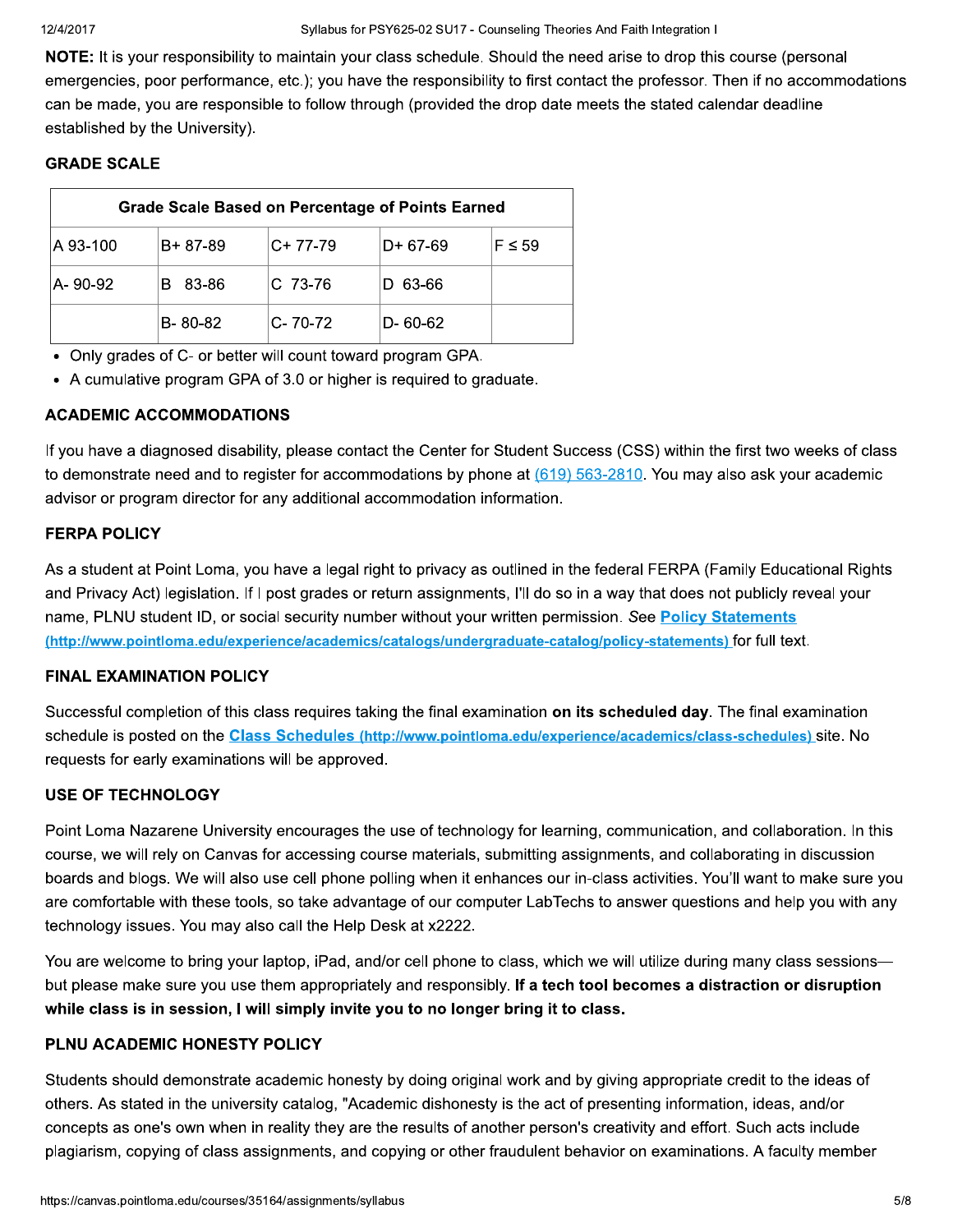$017$  Syliab bus for  $PSYbZ5-UZSU17$  - Counseling Theories And Faith Integration I

12/4/2017<br>who believes a situation involvin<br>assignment or examination, and<br>(http://www.pointloma.edu/experi<br>full text.<br>SPIRITUAL CARE<br>PLNU strives to be a place wher situation involving academic dishonesty has been detected may assign a failing grade for a) that particular Syllabus for PSY62<br>
believes a situation involving academic dishone<br>
ignment or examination, and/or b) the course." S<br>
b://www.pointloma.edu/experience/academics/cata<br>
dext.<br>
RITUAL CARE<br>
AU strives to be a place where you assignment or examination, and/or b) the course." See <mark>Academic Policies</mark>

(http://www.pointloma.edu/experience/academics/catalogs/undergraduate-catalog/point-loma-education/academic-policies) for full text.

### SPIRITUAL CARE

who believes a situation involvin<br>assignment or examination, and,<br>(http://www.pointloma.edu/experi-<br>full text.<br>SPIRITUAL CARE<br>PLNU strives to be a place wher<br>to encounter God and grow in th<br>Pitts, who is available during c place where you grow as whole persons. To this end we provide resources for our graduate students lishonesty has been detected may assign a failing grade for a)<br>
rse." See <u>Academic Policies</u><br>
cs/catalogs/undergraduate-catalog/point-loma-education/academ<br>
s whole persons. To this end we provide resources for our grad<br> to encounter God and grow in their Christian faith. At the Mission Valley campus, we have an onsite chaplain, Rev. Nancy **c Policies**<br>
aduate-catalog/point-loma-education/academic<br>
Valley campus, we have an onsite chaplain,<br>
If students have questions, a desire to meet v<br>
plainmissionvalley@pointloma.edu<br>
nere are resources for your Christia **-education/academic-policies)** for<br>purces for our graduate students<br>an onsite chaplain, Rev. Nancy<br>s, a desire to meet with Rev.<br>**intloma.edu**<br>ur Christian faith journey<br>propertional contexts of the state of the state of Pitts, who is available during class break times across the week. If students hav (http://www.pointloma.edu/experience<br>
full text.<br>
SPIRITUAL CARE<br>
PLNU strives to be a place where yo<br>
to encounter God and grow in their C<br>
Pitts, who is available during class bi<br>
Pitts, or prayer requests, you can coi<br> s/undergraduate-catalog/point-loma-education/<br>
rsons. To this end we provide resources for o<br>
e Mission Valley campus, we have an onsite c<br>
ne week. If students have questions, a desire<br>
<u>gradchaplainmissionvalley@pointlom</u> ucation/academic-policies) for<br>es for our graduate students<br>onsite chaplain, Rev. Nancy<br>desire to meet with Rev.<br><u>oma.edu</u><br>hristian faith journey<br>**perience/faith/graduate-**Pltts, or prayer requests, you can contact ner directly at <mark>gradchapialnmissionvalley@pointioma.edu</mark> <u>(mailto:gradchaplainmissionvalley@pointloma.edu) </u>. In addition, there are resources for your Christian faith journey avallable at <u>Graduate and Professional Student Spiritual Life (http://www.pointloma.edu/experience/faith/graduate-</u> PLNU strives to be a pla<br>to encounter God and g<br>Pitts, who is available di<br>Pitts, or prayer requests<br>(mailto:gradchaplainmiss<br>available at Graduate a<br>student-spiritual-life).<br>PLNU COPYRIGHT PO<br>Point Loma Nazarene U<br>US Copy student-spiritual-life) s, or prayer requests, you can contact her directions.<br>
<u>uilto:gradchaplainmissionvalley@pointloma.edu</u><br>
uilable at <u>Graduate and Professional Studer</u><br>
dent-spiritual-life).<br>
NU COPYRIGHT POLICY<br>
nt Loma Nazarene Universit

## PLNU COPYRIGHT POLICY

#### COURSE SCHEDULE AND ASSIGNMENTS

|             | US Copyright Act for classroom education. Any use of those materials outside the class may violate the law.<br><b>COURSE SCHEDULE AND ASSIGNMENTS</b> |                                    | Point Loma Nazarene University, as a non-profit educational institution, is entitled by law to use materials protected by the |
|-------------|-------------------------------------------------------------------------------------------------------------------------------------------------------|------------------------------------|-------------------------------------------------------------------------------------------------------------------------------|
| <b>Date</b> | <b>Topic</b>                                                                                                                                          | <b>Assignment</b>                  | <b>Required Reading</b>                                                                                                       |
| Week 1:     |                                                                                                                                                       |                                    |                                                                                                                               |
| 5/15        | Introduction and Overview                                                                                                                             |                                    | Corey: Chpt. 1, pg. 1-15                                                                                                      |
| $5/17$      | Counselor as Person and Professional                                                                                                                  | Journal (Chpt. 1-2)                | Corey: Chpt. 2, pg. 17-35                                                                                                     |
| Week 2:     |                                                                                                                                                       |                                    |                                                                                                                               |
| $5/22$      | <b>Ethical Issues in Counseling Practice</b>                                                                                                          | Journal (Chpt. 3)                  | Corey: Chpt. 3, pg. 37-55                                                                                                     |
| 5/24        | Psychoanalytic Therapy                                                                                                                                | <b>LMFT Interview Paper</b><br>Due | Corey: Chpt. 4, pg. 57-93                                                                                                     |
| Week 3:     |                                                                                                                                                       |                                    |                                                                                                                               |
| 5/29        | Adlerian Therapy                                                                                                                                      | Exam 1, Chapters 1-4<br>(Corey)    | Corey: Chpt. 5, pg. 95-128                                                                                                    |
| 5/31        | <b>Existential Therapy</b>                                                                                                                            | Journal (Chpt. 4-6)                | Corey: Chpt. 6, pg. 129-162                                                                                                   |
| Week 4:     |                                                                                                                                                       |                                    |                                                                                                                               |
| 6/5         | Person-Centered Therapy<br><b>DiSC Classic Profile</b>                                                                                                | <b>DiSC Paper Due</b>              | Corey: Chpt. 7, pg. 163-195                                                                                                   |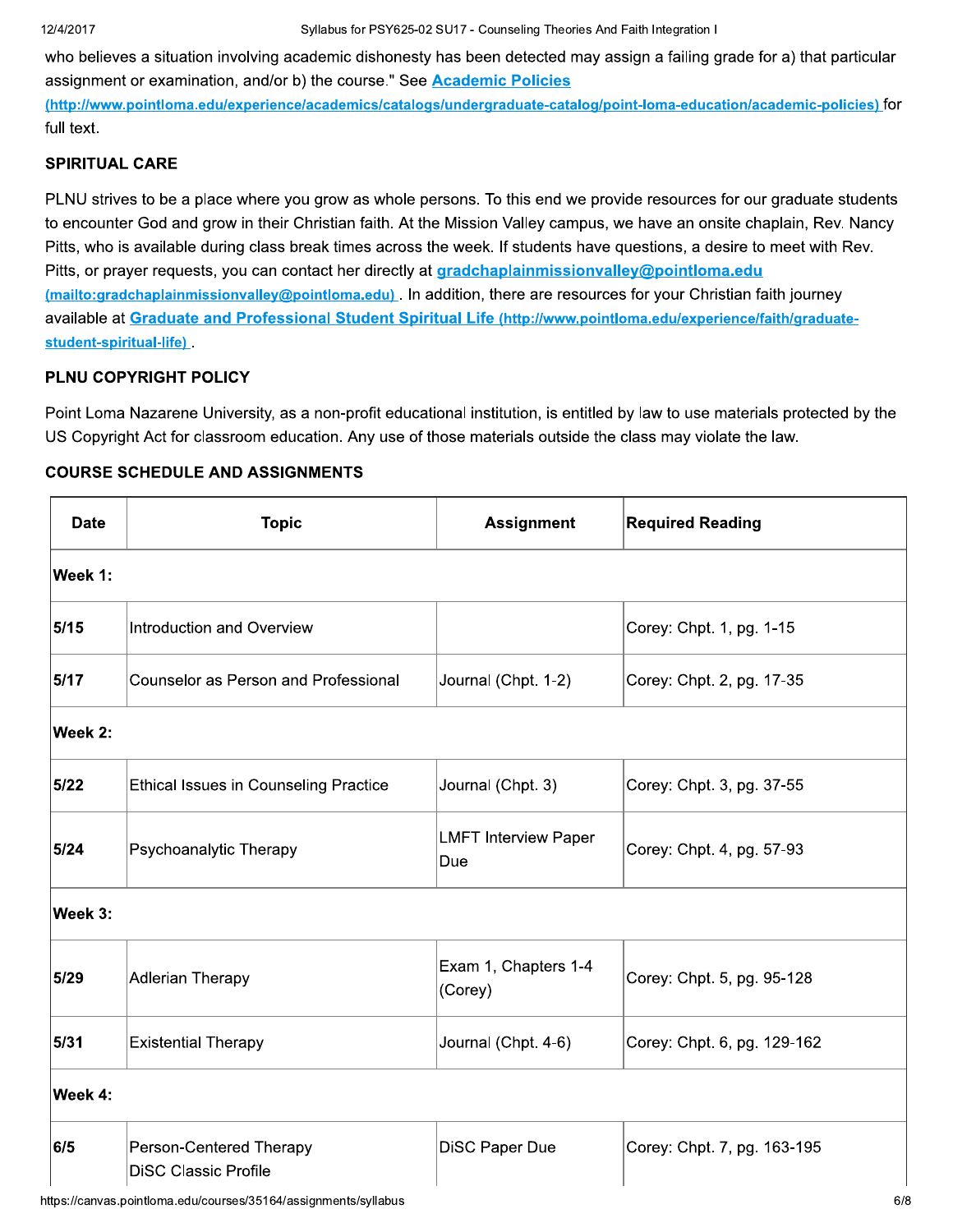#### 12/4/2017

Syllabus for PSY625-02 SU17 - Counseling Theories And Faith Integration I

| 6/7     | <b>Gestalt Therapy</b>            | Journal (Chpt. 7-8)                                       | Corey: Chpt. 8, pg. 197-229                                  |  |  |  |
|---------|-----------------------------------|-----------------------------------------------------------|--------------------------------------------------------------|--|--|--|
| Week 5: |                                   |                                                           |                                                              |  |  |  |
| 6/12    | <b>Behavior Therapy</b>           | Exam 2, Chapters 5-8<br>(Corey)                           | Corey: Chpt. 9, pg. 231-268                                  |  |  |  |
| 6/14    | <b>Cognitive Behavior Therapy</b> | Journal (Chpt. 9-10)                                      | Corey: Chpt. 10, pg. 269-310                                 |  |  |  |
| Week 6: |                                   |                                                           |                                                              |  |  |  |
| 6/19    | Choice Theory/Reality Therapy     | Seminar Paper Due                                         | Corey: Chpt. 11, pg. 311-336                                 |  |  |  |
| 6/21    | <b>Feminist Therapy</b>           | Henry Cloud Paper Due                                     | Corey: Chpt. 12, pg. 337-366                                 |  |  |  |
| Week 7: |                                   |                                                           |                                                              |  |  |  |
| 6/26    | Post Modern Approaches            | Exam 3, Chapters 9-12<br>(Corey)<br>Journal (Chpt. 11-13) | Corey: Chpt. 13, pg. 367-401<br>Corey: Chpt. 14, pg. 403-425 |  |  |  |
| 6/28    | <b>Systems Therapy</b>            | Genogram & 7 Deadly<br>Sins Paper Due                     |                                                              |  |  |  |
| Week 8: |                                   |                                                           |                                                              |  |  |  |
| 7/3     | <b>Systems Therapy</b>            | Genogram & 7 Deadly<br>Sins Paper Due                     |                                                              |  |  |  |
| 7/5     | <b>Systems Therapy</b>            | Exam 4, Chapters 13-14<br>(Corey)                         |                                                              |  |  |  |

# **Course Summary:**

| <b>Date</b>      | <b>Details</b>                                                                                     |                |
|------------------|----------------------------------------------------------------------------------------------------|----------------|
| Tue May 16, 2017 | 駗<br><b>Journal Question 1</b><br>(https://canvas.pointloma.edu/courses/35164/assignments/192749)  | due by 11:59pm |
| Sun May 21, 2017 | ⊧≽<br><b>Journal Question 2</b><br>(https://canvas.pointloma.edu/courses/35164/assignments/192750) | due by 11:59pm |